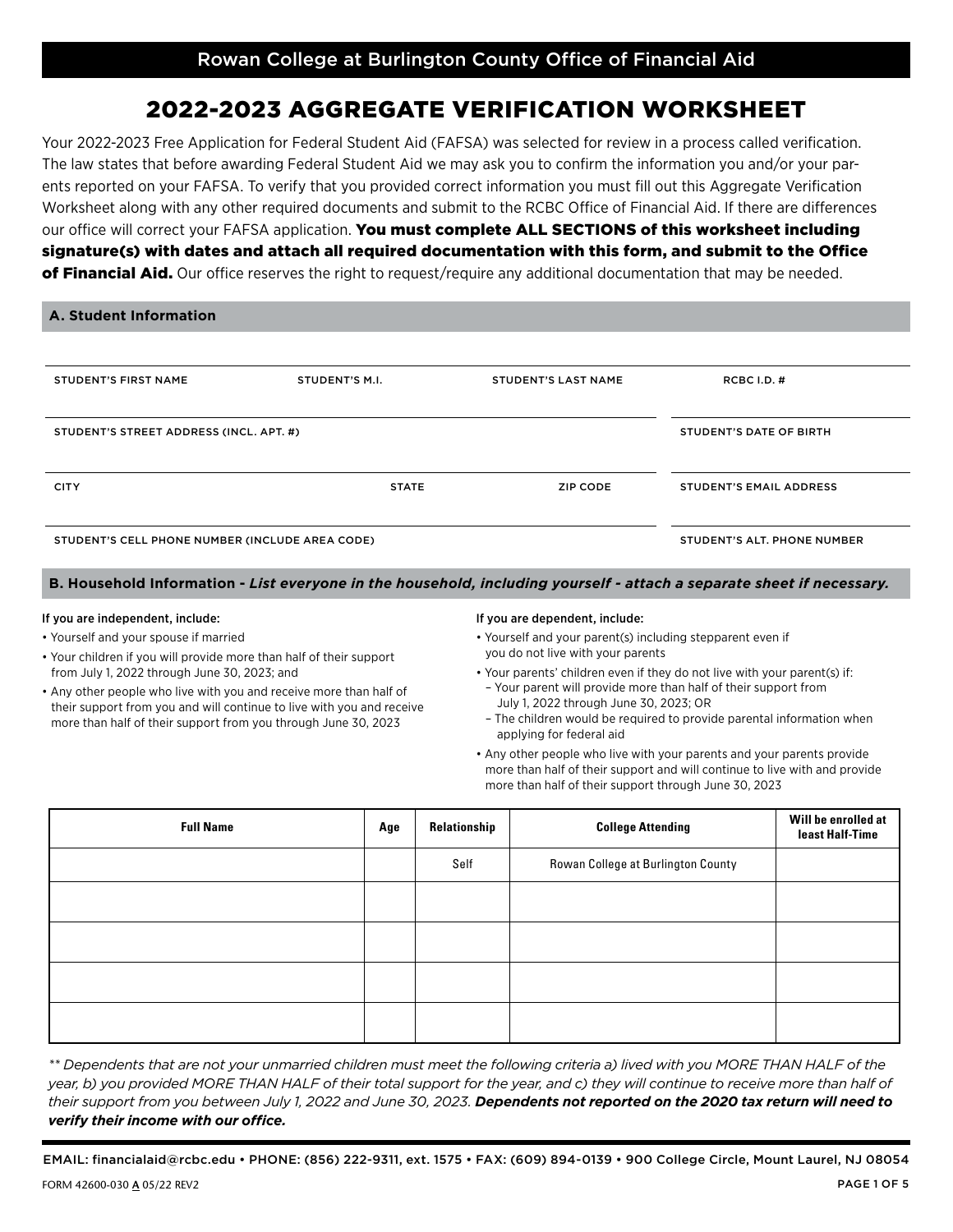#### **C. Tax Forms and Income Information:**

### **STUDENT / SPOUSE (ALL STUDENTS MUST COMPLETE THIS SECTION – CHECK ONLY ONE BOX IN THIS SECTION)**

#### **A. 2020 Federal Tax Filers:** *(check one box only)*

- □ I did file taxes in 2020 and IRS data was successfully imported with the IRS Data Retrieval Tool
- I did file taxes in 2020 and did not use the IRS Data Retrieval Too. Schools are no longer permitted to use IRS 1040 tax forms for verification review. *TAX RETURN TRANSCRIPTS MUST BE SUBMITTED! You can obtain your Tax Return Transcript by going online to IRS.gov.* All documents below are required:
	- Copies of 2020 Tax Return Transcript or Foreign Tax Return for Student and Spouse (if married).
	- Copies of 2020 W-2 forms for Student and Spouse (if married).

#### **2020 Federal Non-Tax Filers:**

According to the Internal Revenue Service, you were required to file a federal tax return in 2020 if you meet any of the following conditions. *There are other situations that require you to file a tax return. To find out more refer to IRS Publication 501.* If you have not filed a Federal Tax Return as required, you MUST do so prior to submitting paperwork for verification.

| <b>Filing Status:</b>            | AND at the end of 2019 you were*                   | You MUST file a return if your gross income<br>was at least |
|----------------------------------|----------------------------------------------------|-------------------------------------------------------------|
| Single                           | Under 65                                           | \$12,400                                                    |
|                                  | 65 years or older (if born before January 2, 1955) | \$14,050                                                    |
| <b>Head of Household</b>         | Under 65                                           | \$18,650                                                    |
|                                  | 65 years or older (if born before January 2, 1955) | \$20,300                                                    |
|                                  | Under 65 - both spouses                            | \$24,800                                                    |
| Married filing Jointly           | 65 or older one spouse                             | \$26,100                                                    |
|                                  | 65 or older both spouses                           | \$27,400                                                    |
| <b>Married filing Separately</b> | Any age                                            | \$5.00                                                      |
|                                  | Under 65                                           | \$24,800                                                    |
| Qualifying Widow(er)             | 65 years or older (if born before January 2, 1955) | \$26,100                                                    |

#### □ I did not work and had NO INCOME during all of 2020. ALL documents below are required:

• A Verification of Non-Filing Letter from the IRS is required from independent students

### □ I did work and I HAD INCOME during 2020. However, I am not required to file a tax return. ALL documents below are required:

- A Verification of Non-Filing Letter from the IRS is required.
- Copies of 2020 W-2 forms for Student and Spouse (if married).
- Fill out the chart below and list all earned income you and your spouse (if married) received in 2020. Add an additional sheet if necessary.

| <b>EMPLOYER'S NAME</b>           | <b>2020 AMOUNT EARNED</b> | W-2 PROVIDED? | <b>STUDENT SPOUSE</b> |
|----------------------------------|---------------------------|---------------|-----------------------|
| <b>Example: Suzy's Auto Body</b> | \$2000.00                 | Yes           | <b>Student</b>        |
|                                  |                           |               |                       |
|                                  |                           |               |                       |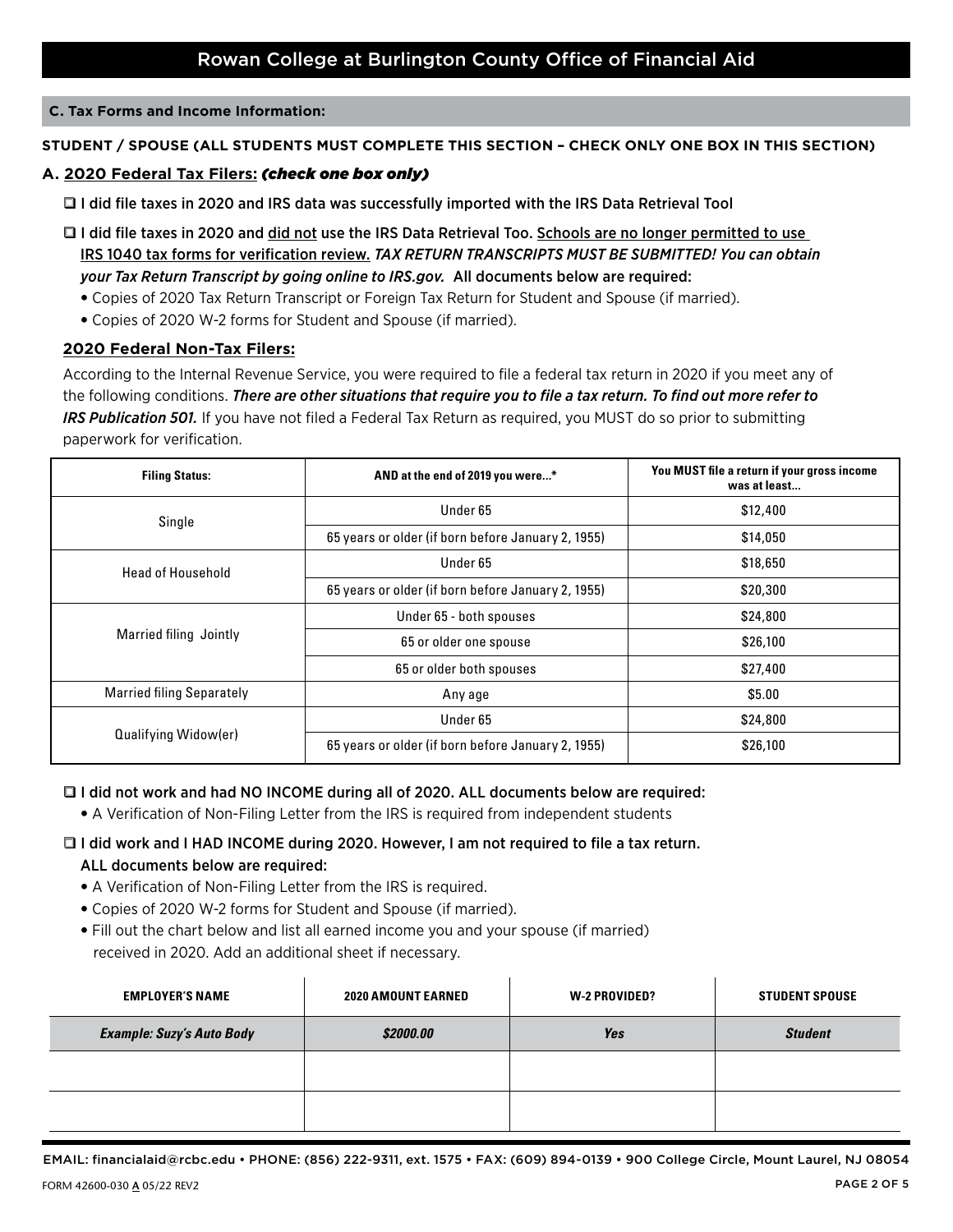### Rowan College at Burlington County Office of Financial Aid

#### **PARENT(S) / DEPENDENT STUDENTS MUST COMPLETE THIS SECTION – CHECK ONLY ONE BOX IN THIS SECTION**

#### **B. 2020 Federal Tax Filers:** *(check one box only)*

■ I did file taxes in 2020 and IRS data was successfully imported with the IRS Data Retrieval Tool

- **I** I did file taxes in 2020 and did not use the IRS Data Retrieval Too. Schools are no longer permitted to use IRS 1040 tax forms for verification review. *TAX RETURN TRANSCRIPTS MUST BE SUBMITTED! You can obtain your Tax Return Transcript by going online to IRS.gov.* All documents below are required:
	- Copies of 2020 Tax Return Transcript or Foreign Tax Return for Student and Spouse (if married).
	- Copies of 2020 W-2 forms for Student and Spouse (if married).

### **2020 Federal Non-Tax Filers:**

According to the Internal Revenue Service, you were required to file a federal tax return in 2019 if you meet any of the following conditions. *There are other situations that require you to file a tax return. To find out more refer to IRS Publication 501.* If you have not filed a Federal Tax Return as required, you MUST do so prior to submitting paperwork for verification.

| <b>Filing Status:</b>            | AND at the end of 2020 you were*                   | You MUST file a return if your gross income<br>was at least |
|----------------------------------|----------------------------------------------------|-------------------------------------------------------------|
| Single                           | Under 65                                           | \$12,400                                                    |
|                                  | 65 years or older (if born before January 2, 1955) | \$14,050                                                    |
| <b>Head of Household</b>         | Under 65                                           | \$18,650                                                    |
|                                  | 65 years or older (if born before January 2, 1955) | \$20,300                                                    |
|                                  | Under 65 - both spouses                            | \$24,800                                                    |
| <b>Married filing Jointly</b>    | 65 or older one spouse                             | \$26,100                                                    |
|                                  | 65 or older both spouses                           | \$27,400                                                    |
| <b>Married filing Separately</b> | Any age                                            | \$5.00                                                      |
|                                  | Under 65                                           | \$24,800                                                    |
| Qualifying Widow(er)             | 65 years or older (if born before January 2, 1955) | \$26,100                                                    |

#### q I did not work and had NO INCOME during all of 2020. ALL documents below are required:

• A Verification of Non-Filing Letter from the IRS is required from independent students

# **D** I did work and I HAD INCOME during 2020. However, I am not required to file a tax return.

## ALL documents below are required:

- A Verification of Non-Filing Letter from the IRS is required.
- Copies of 2020 W-2 forms for Student and Spouse (if married).
- Fill out the chart below and list all earned income you and your spouse (if married) received in 2020. Add an additional sheet if necessary.

| <b>EMPLOYER'S NAME</b>           | 2020 AMOUNT EARNED | W-2 PROVIDED? | <b>PARENT NAME</b> |
|----------------------------------|--------------------|---------------|--------------------|
| <b>Example: Suzy's Auto Body</b> | \$2000.00          | Yes           | <b>Parent Name</b> |
|                                  |                    |               |                    |
|                                  |                    |               |                    |
|                                  |                    |               |                    |

*Note: If you and your spouse (independent) or you and your parents (dependent) have any rental properties, own businesses, have partnerships, or S-Corporations, our office will require copies of 1040 schedules and supporting documents.* 

EMAIL: financialaid@rcbc.edu • PHONE: (856) 222-9311, ext. 1575 • FAX: (609) 894-0139 • 900 College Circle, Mount Laurel, NJ 08054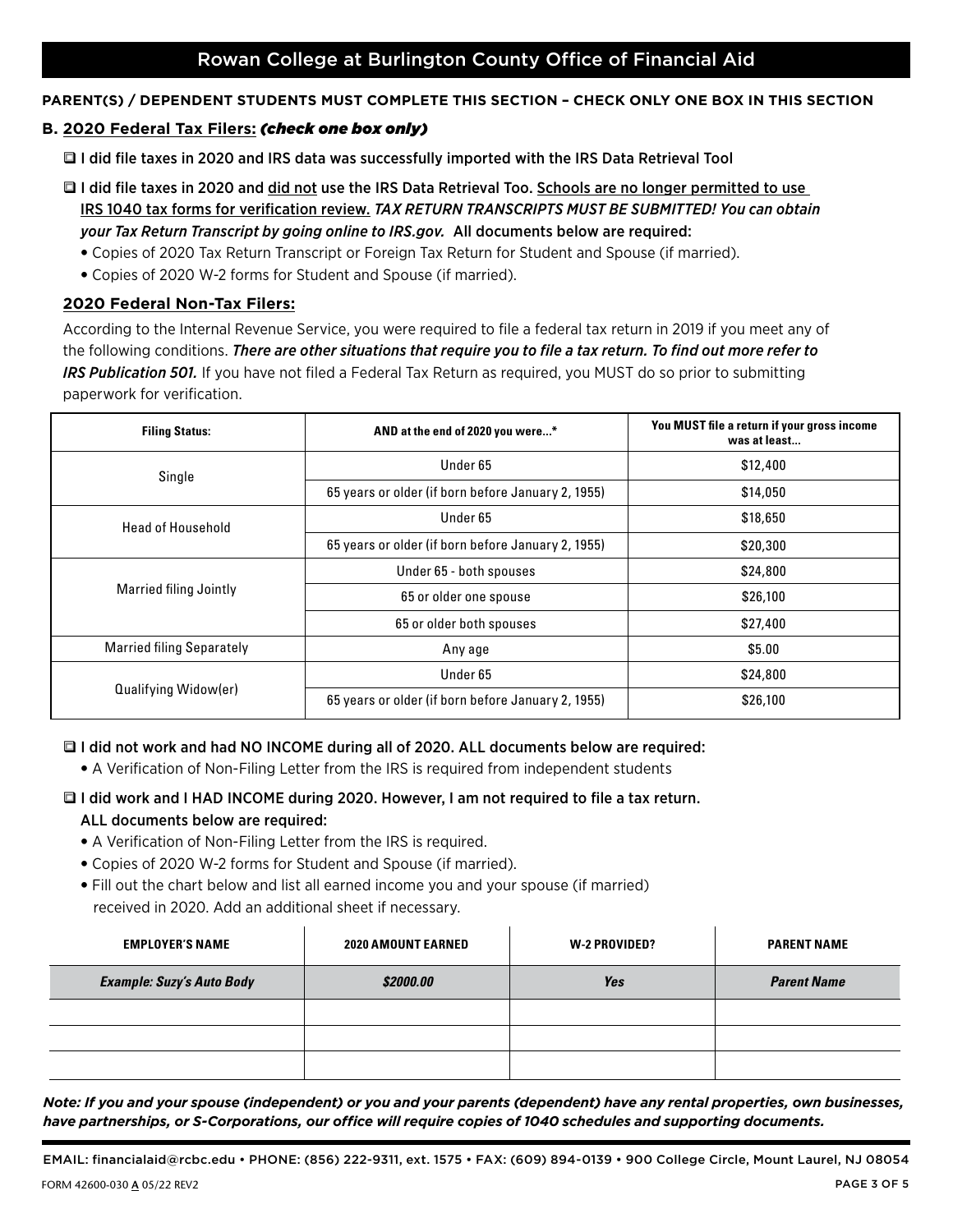# Rowan College at Burlington County Office of Financial Aid

| D. Student/Spouse | <b>UNTAXED INCOME</b>                                                                                                                                                                                                                                                                                                                                                                                                                                                                                                                                                                                                                                                          | Parent(s) |
|-------------------|--------------------------------------------------------------------------------------------------------------------------------------------------------------------------------------------------------------------------------------------------------------------------------------------------------------------------------------------------------------------------------------------------------------------------------------------------------------------------------------------------------------------------------------------------------------------------------------------------------------------------------------------------------------------------------|-----------|
|                   | If any item does not apply, enter "N/A" for Not Applicable where a response is requested, or enter "O" in an area where an amount is<br>requested. Enter annual amounts for tax year 2020. DO NOT LEAVE ANY SPACES BLANK.                                                                                                                                                                                                                                                                                                                                                                                                                                                      |           |
|                   | Child support received for all children. Don't include foster care or adoption payments.                                                                                                                                                                                                                                                                                                                                                                                                                                                                                                                                                                                       |           |
|                   | Housing food and other living allowances paid to members of the military clergy and<br>others (including cash payments & cash value of benefits, e.g. BAS). <b>DO NOT</b> include the<br>value of on-base military housing or the value of a basic military allowance (BAH).                                                                                                                                                                                                                                                                                                                                                                                                   |           |
|                   | Veterans' non-education benefits such as Disability Death Pension or Dependency<br>& Indemnity Compensation (DIC) and/or VA Educational Work-Study allowances.                                                                                                                                                                                                                                                                                                                                                                                                                                                                                                                 | \$        |
|                   | Combat pay or special combat pay. Only enter the amount that was taxable and<br>included in your adjusted gross income. Do not enter untaxed combat pay reported<br>on the W-2 (Box 12 Code Q).                                                                                                                                                                                                                                                                                                                                                                                                                                                                                | \$_       |
|                   | Payments to tax deferred pension and savings included but not limited to amounts<br>reported on W-2 form in box 12a-12d codes D E F G H S.                                                                                                                                                                                                                                                                                                                                                                                                                                                                                                                                     |           |
|                   | Other untaxed income not reported in items 44a-44g such as worker's compensation<br>disability etc. Also include the untaxed portions of health savings accounts from 1040<br>Schedule 1 Line 12. Do not include extended foster care benefits, student aid, earned<br>income credit, additional child tax credit, welfare payments, untaxed Social Security<br>benefits Supplemental Security Income Workforce Investment Act educational benefits<br>on-base military housing or a military housing allowance combat pay benefits from flex-<br>ible spending arrangements (e.g. cafeteria \$ plans) foreign income exclusion or credit for<br>federal tax on special fuels. | \$        |
|                   | Taxable earnings from need-based employment programs such as Federal Work-Study<br>and need-based employment portions of fellowships and assistantships.                                                                                                                                                                                                                                                                                                                                                                                                                                                                                                                       |           |
|                   | Earnings from work under a cooperative education program offered by a college.                                                                                                                                                                                                                                                                                                                                                                                                                                                                                                                                                                                                 | \$        |
|                   | Student grant and scholarship aid reported to the IRS in your (or your parents')<br>adjusted gross income. Includes AmeriCorps benefits (awards living allowances and<br>interest accrual payments) as well as grant or scholarship portions of fellowships<br>and assistantships.                                                                                                                                                                                                                                                                                                                                                                                             | \$        |
|                   | Money received or paid on your behalf (e.g. bills) not reported elsewhere on this form.<br>Also includes distributions to you (the student beneficiary) from a 529 plan that is owned<br>by someone other than you or your parents (such as your grandparents aunts and<br>uncles). This includes money that you received from a parent whose financial information<br>is not reported on this form and that is not part of a legal child support agreement.                                                                                                                                                                                                                   | \$        |

EMAIL: financialaid@rcbc.edu • PHONE: (856) 222-9311, ext. 1575 • FAX: (609) 894-0139 • 900 College Circle, Mount Laurel, NJ 08054